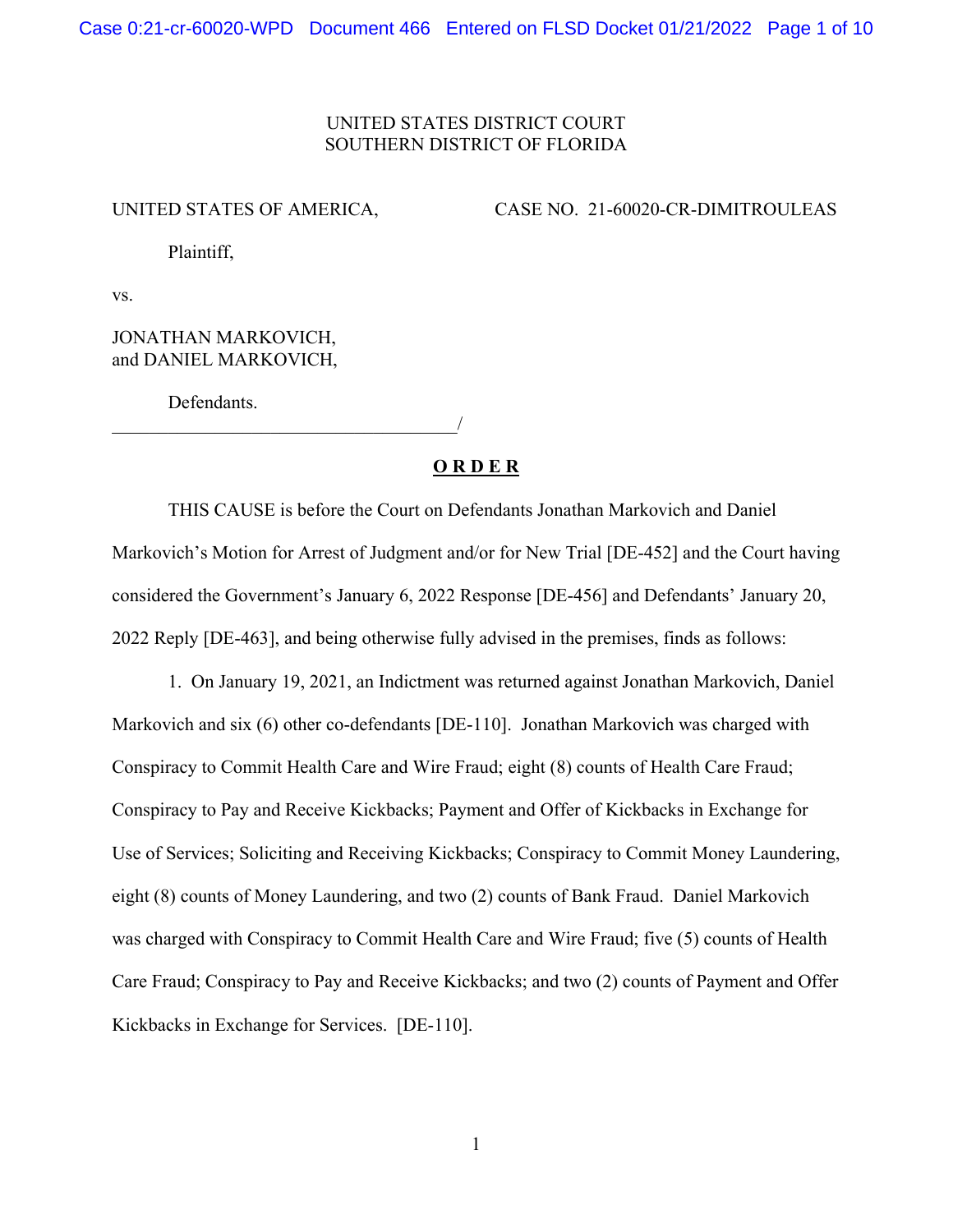2. The case proceeded to trial on September 13, 2021 [DE-299]. On November 4, 2021, after a twenty-two (22) day trial, Daniel Markovich was convicted of Conspiracy to Commit Health Care and Wire Fraud (Count One), two (2) counts of Health Care Fraud (Counts Five and Six), Conspiracy to Pay and Receive Kickbacks (Count Ten) and two (2) counts of Payment and Offer Kickbacks in Exchange for Use of Services (Counts Twelve and Sixteen) [DE-372]. The Court had directed a verdict of acquittal on three (3) counts of Health Care Fraud (Counts Two, Three, and Four) on October 26, 2021. [DE-360, p. 10]. Jonathan Markovich was convicted on all twenty-two (22) counts on November 4, 2021. [DE-373].

3. After the verdict, trial counsel indicated that a motion with regard to the verdict would be filed within the court time limits. [DE-404, p. 9]. On November 12, 2021, Defendant's filed a First Motion for Extension of Time to file Motion to Vacate Judgment or Grant a New Trial. [DE-417]. The motion cited Rule 33. On November 16, 2021, the Court granted the motion. [DE-430]. On December 3, 2021, Defendant filed a Joint Motion for Extension of Time to File a Motion to Vacate Judgment or Grant a New Trial. [DE-442]. The Court granted the motion on December 3, 2021. [DE-443].

4. On December 23, 2021, Defendants filed an unsworn Motion for Arrest of Judgment and/or for New Trial. [DE-452]. Again, defendants cited Rule 33, not Rule 34, which concerns arresting judgments where the court did not have jurisdiction of the charged offenses. Here, there is no allegation that the court lacked jurisdiction over the charged offenses or that the Indictment failed to charge an offense. *U.S. v. Whitted*, 454 F. 2d 642 (8<sup>th</sup> Cir. 1972). Complaints about the sufficiency of the evidence are not proper under Rule 34. *U.S. v. Guthrie*, 814 F. Supp. 942 (E.D. WA. 1993) *affirmed*, 17 F. 3d 397 (9th Cir. 1994), *cert. denied*, 115 S. Ct. 87 (1994). Moreover, the court never granted an extension of time to file a motion under Rule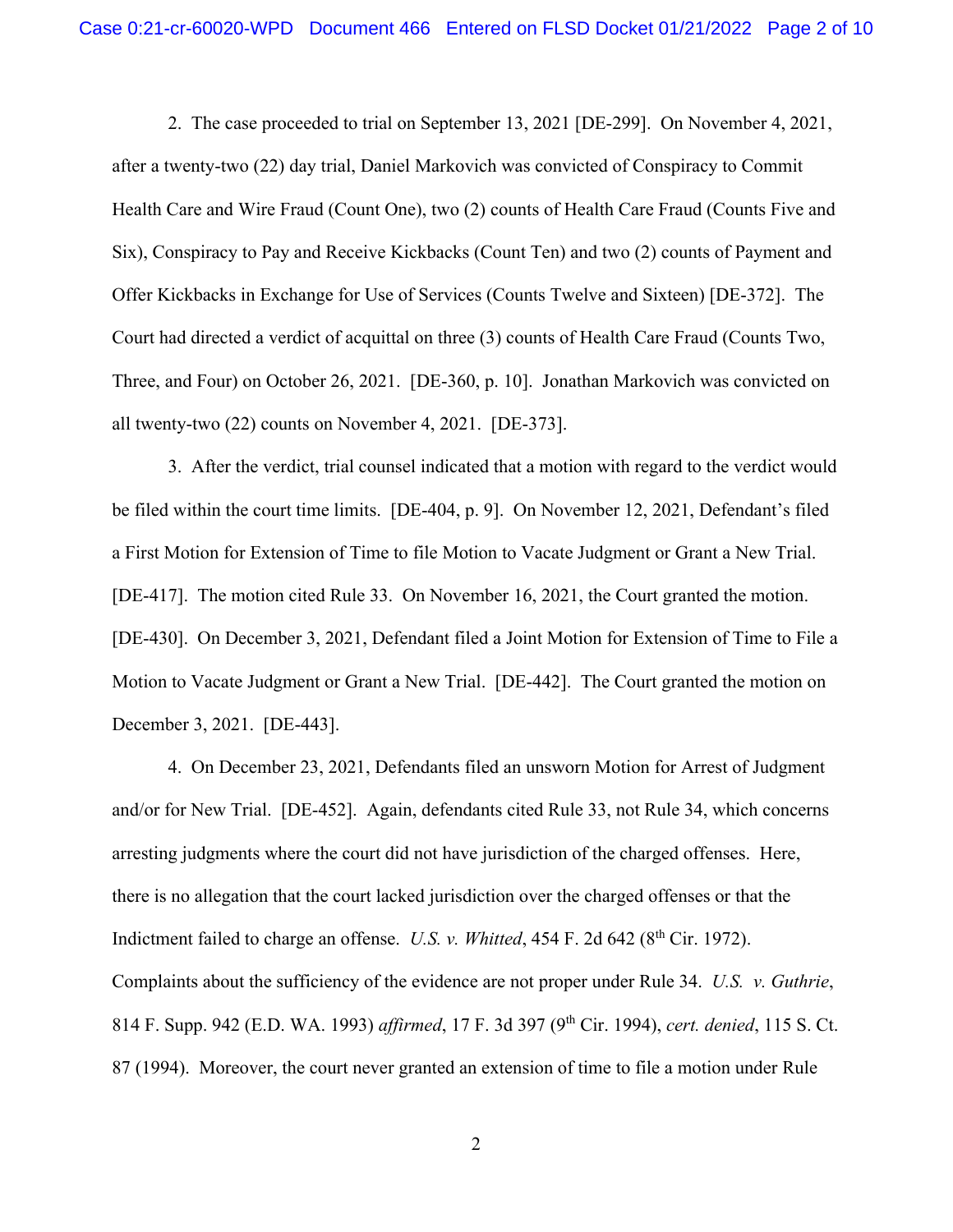34; the court lacks jurisdiction to do so now. *Marion v. U.S.*, 171 F. 2d 185 (9th Cir. 1948) *cert denied*, 69 S. Ct. 1500 (1949); *Rowletta v. U.S.*, 392 F. 2d 437 (10th Cir. 1968); *Massicot v. U.S.*, 254 F. 2d 58 (1958). The Court lacks the jurisdiction to enlarge the time now. *U.S. v. Reeves*, 293 F. Supp. 213 (D.C. D.C. 1968). So, even though the motion is partially based upon an arrest of judgment, the Court will proceed to rule on it only as a Motion to Vacate Judgment or Grant a New Trial under Rule 33. Motions for New Trial are highly disfavored and should be granted only with great caution. *U.S. v. Barton*, 909 F. 3d 1323, 1337 (11<sup>th</sup> Cir. 2018). Many of Defendants' complaints were arguments that the jury chose not to give any weight to.

- 5. Defendant seek to vacate the judgment on the following grounds:
	- A. Health Care Fraud Conspiracy Count One

(1) No testimony from seven (7) of the nine (9) insurance companies. As the jury was properly instructed, the Government did not have to prove that the conspirators succeeded in carrying out the plans. [DE-361, p. 103]. That testimony was not necessary to support a conviction. Daniel McCurdy from Florida Blue and Katherine Gallagher from Optum both testified.

(2) Insurance companies did not testify that their companies had been fraudulently billed. There was direct and circumstantial evidence to that effect.

(3) There was no testimony that either defendant participated in the false billing. There was direct and circumstantial evidence to that effect.

(4) There was no nexus between the defendants and false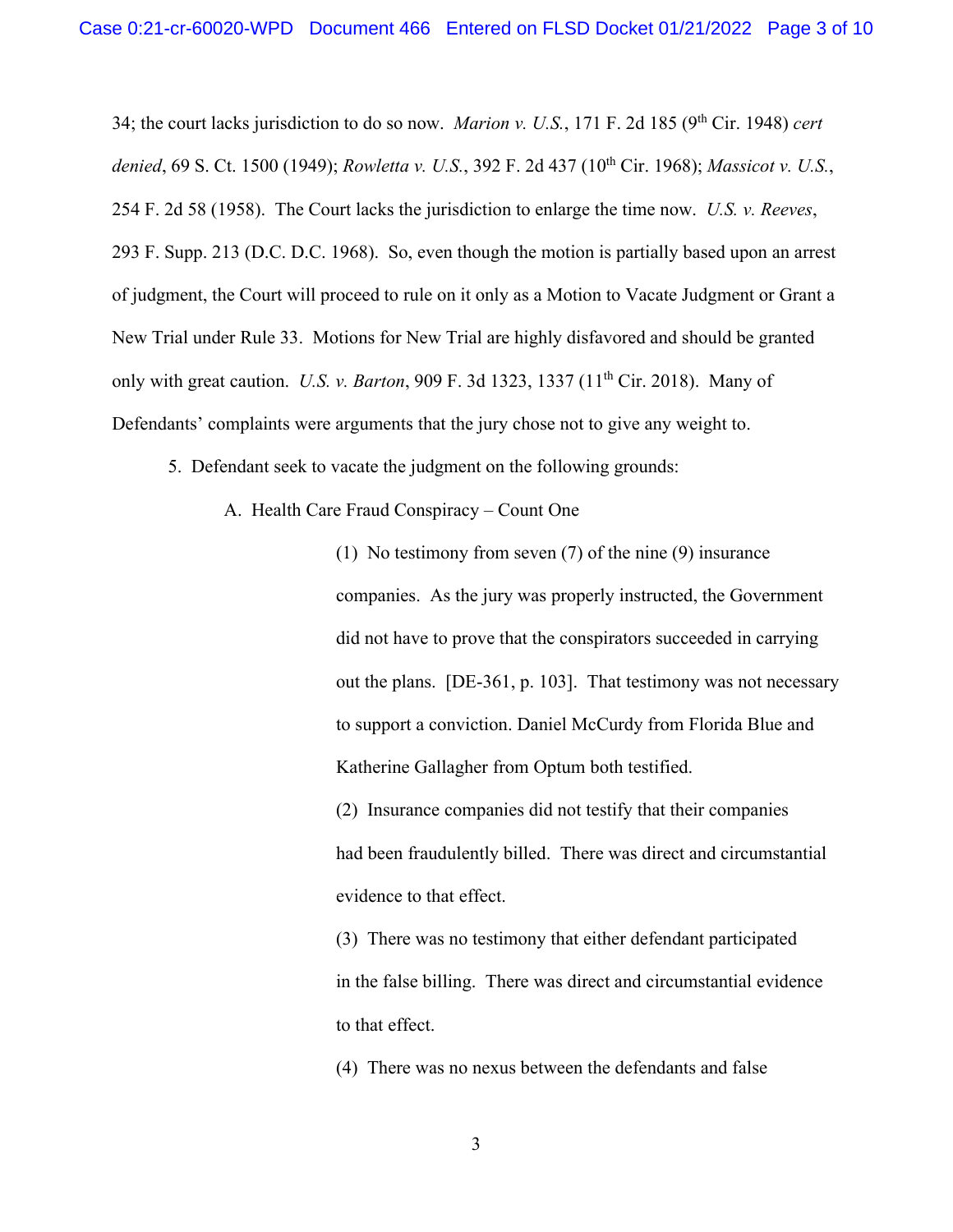billings. There was direct and circumstantial evidence to that effect.

(5) There were unreliable witnesses whose testimony was not corroborated by independent evidence. The testimony was not unbelievable on its face. *U.S. v. Feliciano*, 761 F. 3d 1202, 1206 (11th Cir.) *cert. denied*, 574 U.S. 1037 (2014), *U.S. v. Garcia,* 405 F. 3d 1260, 1270 ( $11<sup>th</sup>$  Cir. 2005). The Court found the testimony to have been credible. The jury was properly instructed on the weight to give such testimony. [DE=349, pp./8-10].

(6) Witness testimony was incredible as a matter of law. The Court found the evidence to be credible. It has not been shown that testimony was scientifically impossible.

(7) Dr. Clark and Melissa Parks' testimonies were second-hand based on a sampling of records, and did not tie either defendant to a conspiracy. There was competent direct and circumstantial evidence to that effect; the Court stands by its trial rulings. (8) The comfort drink was administered at the direction of a licensed doctor. The trial of that doctor is currently pending; the jury was aware of this possible defense and rejected it.

(9) Munach did not tie a defendant to altering notes. There was direct and circumstantial evidence to that effect.

(10) No evidence of fraudulent intent to change the charts. Circumstantial evidence of criminal intent is sufficient.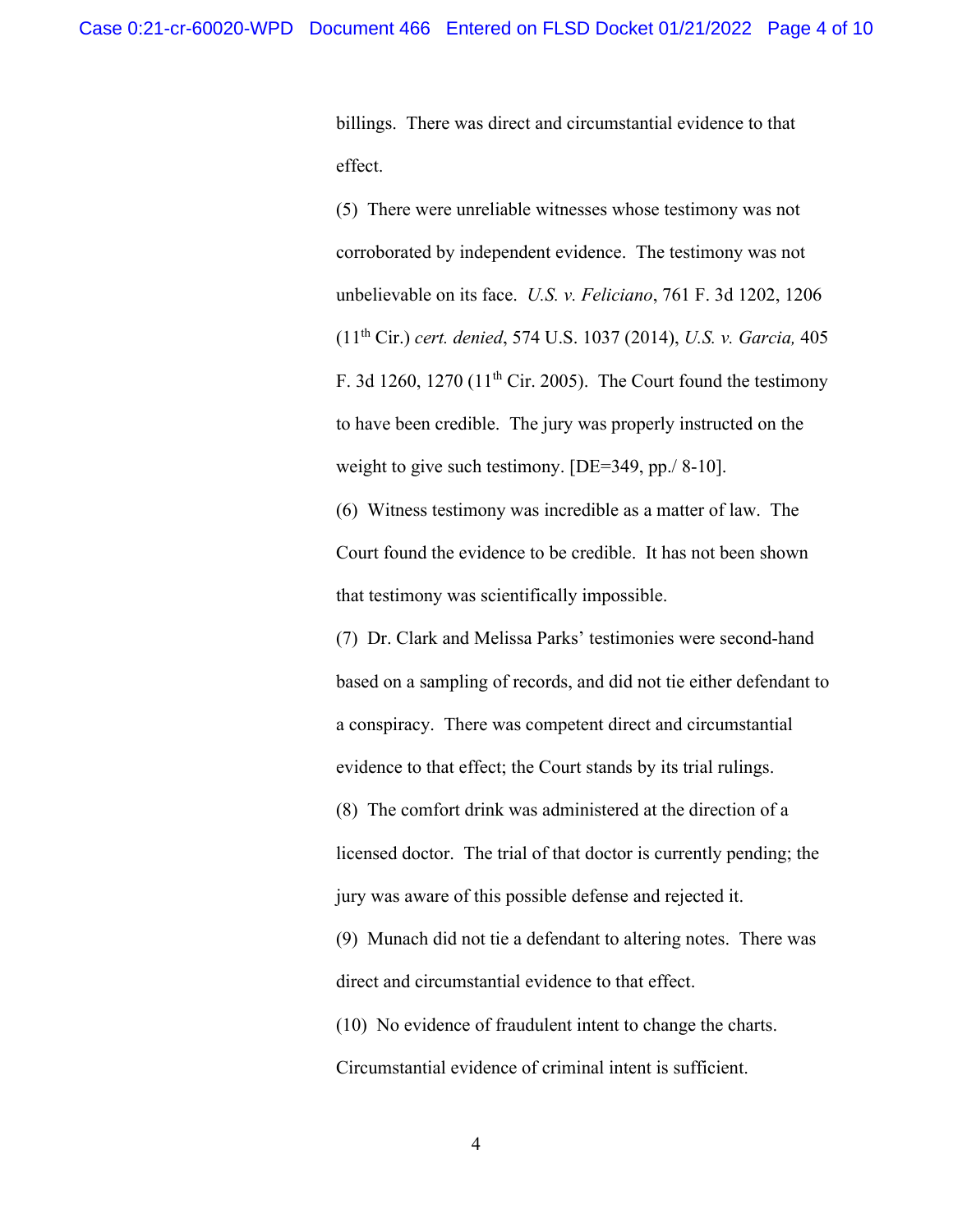*U.S. v. Suba*, 132 F. 3d 662, 672-73 (11<sup>th</sup> Cir. 1998)

(11) No evidence that the defendants voluntarily joined a conspiracy. There was direct and circumstantial evidence to that effect.

B. Substantive Health Care Fraud – Counts Two through Nine

(1) No evidence Jonathan knew of billings. There was direct and circumstantial evidence to that effect

C. Kickback Conspiracy – Count Ten

(1) Inherently unbelievable testimony. The Court found the testimony to be credible.

(2) No evidence connects payment to defendants. There was

direct and circumstantial evidence to that effect

(3) Transportation expenses were proper; no evidence Defendants believed advancing money was improper. There was direct and circumstantial evidence to that effect

- D. Substantive Kickback Charges
	- (1) Counts 12, 16, 18

(A) There is no evidence that Jonathan used a credit card and/or knew of flight payment. There was direct and circumstantial evidence to that effect

(B) No evidence of criminal intent. Sufficient evidence was adduced. *U.S. v. Vernon*, 723 F. 3d 1234, 1268-69  $(11<sup>th</sup> Cir. 2013).$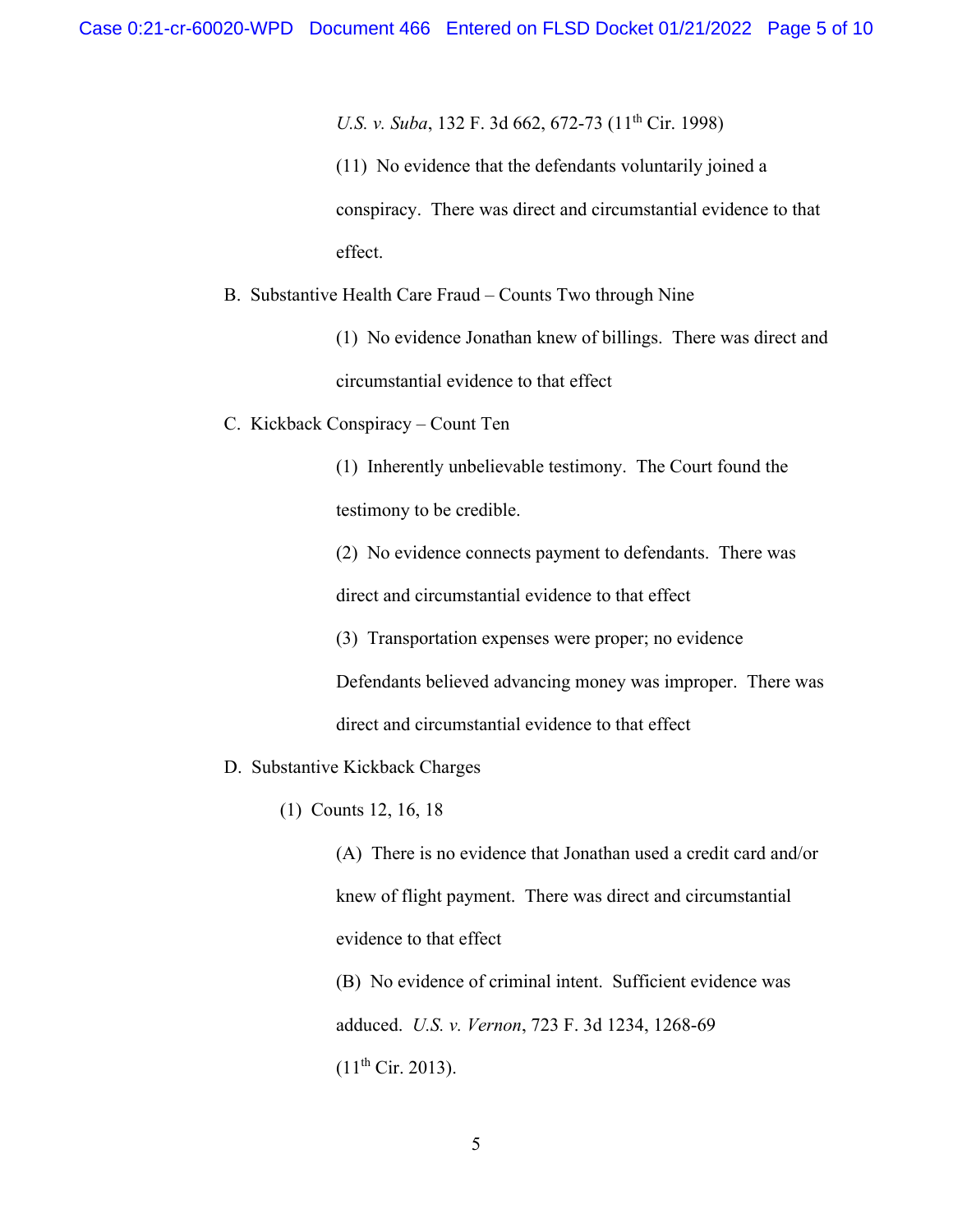(2) Count 22

(A) Could have been a loan payment. The jury was aware of that defense and rejected it.

(B) No corroboration of Garnto. The Court found his testimony to have been credible.

- E. Money Laundering Charges
	- (1) Count 24

(A) No evidence of Jonathan's intent or concealment. There was direct and circumstantial evidence to that effect.

(2) Counts 25-26

(A) No evidence Jonathan believed deposit to be improper. There was direct and circumstantial evidence to that effect

(B) No evidence of criminal intent. Sufficient evidence was

adduced. *U.S. v. Vernon*, 723 F. 3d 1234, 1268-69

 $(11<sup>th</sup> Cir. 2013).$ 

(3) Counts 27-28, 30-33

(A) No evidence of Jonathan's intent. Sufficient evidence was adduced. *U.S. v. Vernon*, 723 F. 3d 1234, 1268-69  $(11<sup>th</sup> Cir. 2013).$ 

(B) Predicate health care fraud and kickback allegations

are faulty. The jury rejected that defense.

F. Bank Fraud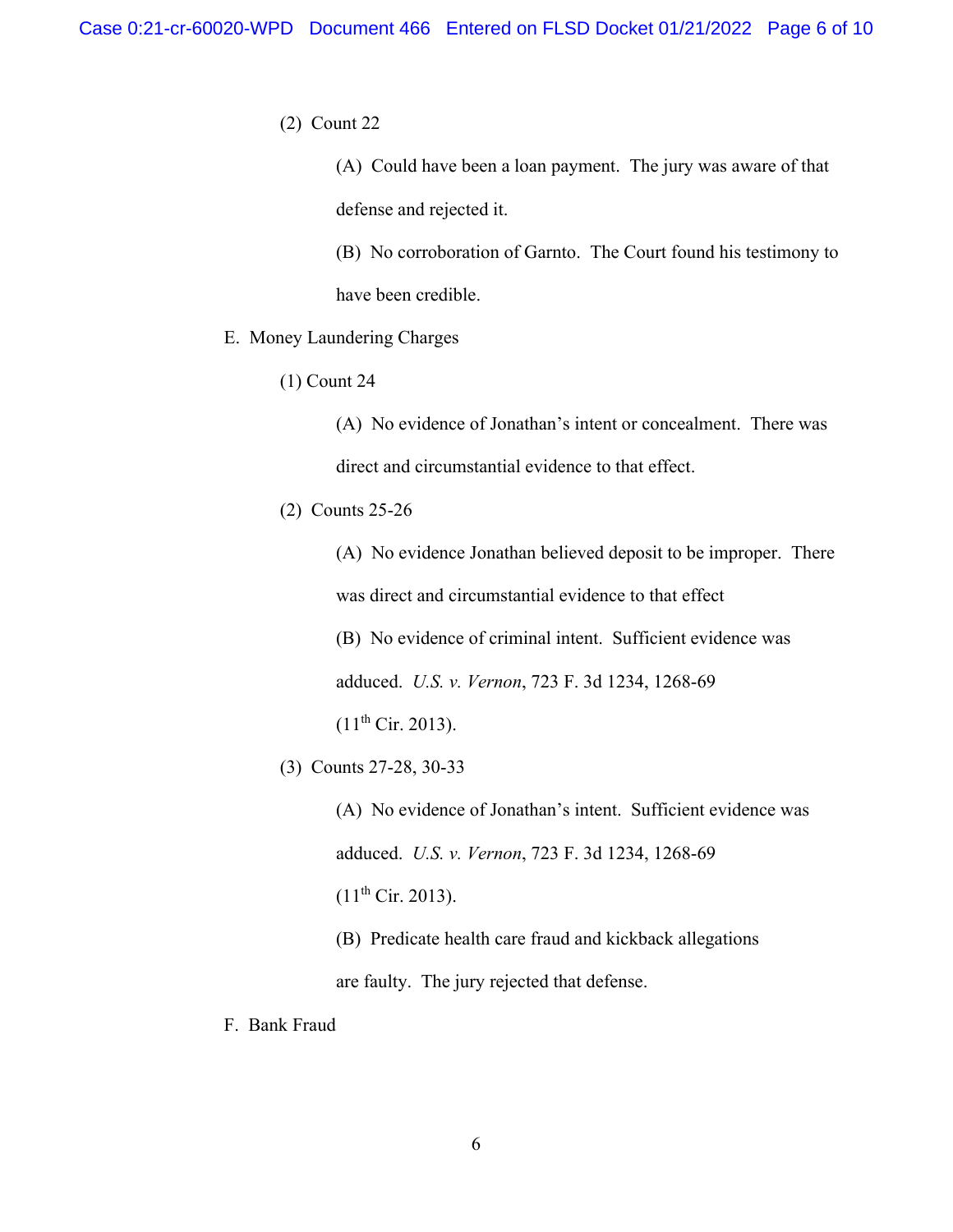(1) No bank witness said they were defrauded. There was sufficient direct and circumstantial evidence to that effect. (2) No evidence of intent to defraud. Sufficient evidence was adduced. *U.S. v. Vernon*, 723 F. 3d 1234, 1268-69 (11th Cir. 2013). (3) Funds were properly used. The jury was aware of that defense and rejected it.

G. Multiple Conspiracies. The jury was properly instructed

6. Defendants seeks a new trial on several grounds. It appears that Dendants have complied a laundry list of perceived errors. It would also appear that Defendants are asking the court to view evidence in a light most favorable to them. Additionally, where no objection was made, any error was not preserved. U.S. v. Margarita Garcia, 906 F. 3d 1255, 1269 (11<sup>th</sup> Cir. 2018) *cert. denied*, 139 S. Ct. 2027 (2019).

> A. Hearsay; the Court will rule consistently with its evidentiary ruling during trial. Co-conspirator statements were properly admitted; motions to strike were not denied because the evidence had not been tied up.

B. Perceived flawed expert testimony from Dr. Kelly was admissible and admitted without objection

- (1) DE-324, p. 21
- (2) DE-324, p. 32
- (3) DE-324, p. 50
- (4) DE-324, p. 139

C. Lack of Access to Patient Data; went to the weight the jury gave the evidence.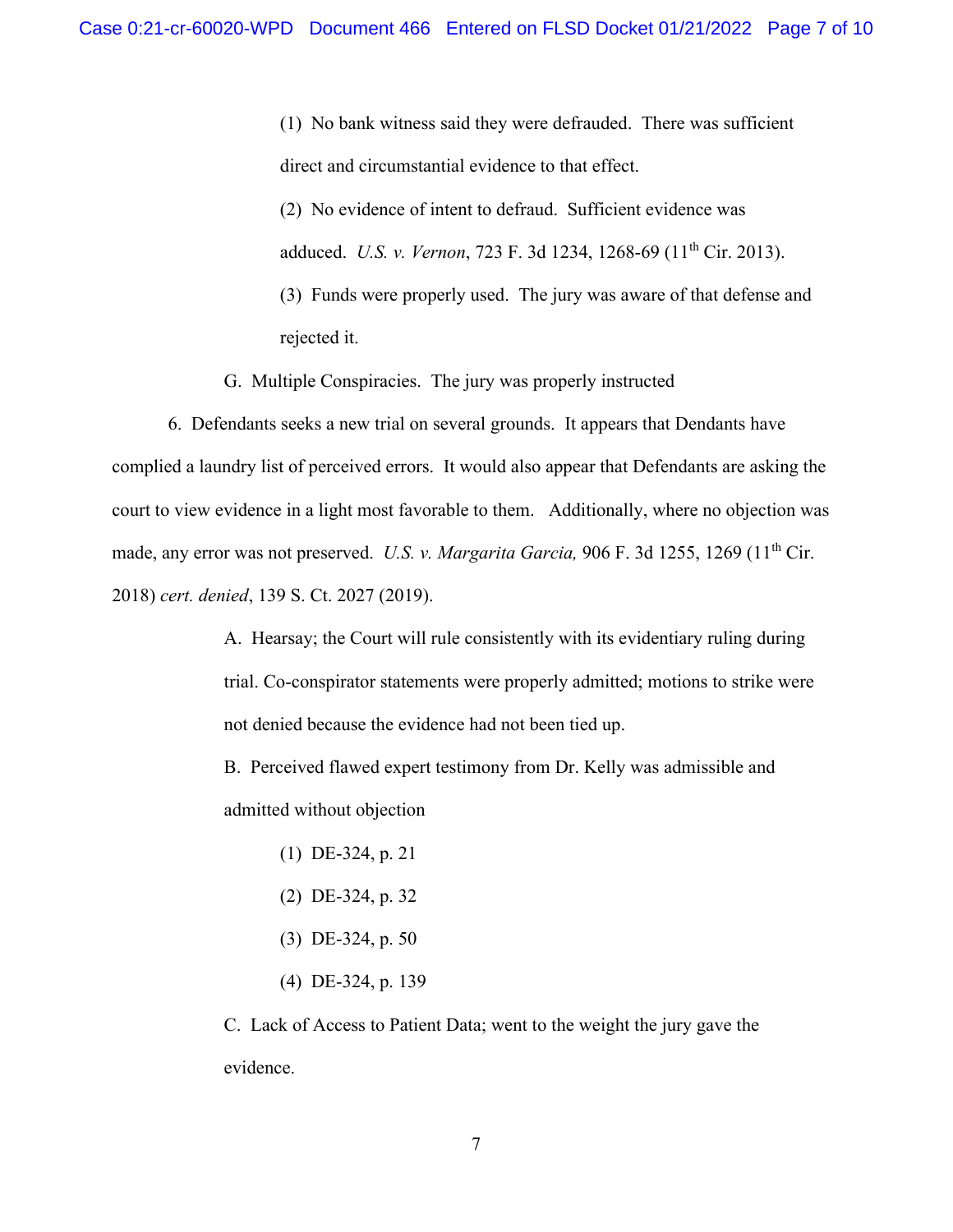D. Improper Summary Witness: Melissa Parks. The Court will rule consistently with its trial rulings.

E. Perceived improper closing arguments; received without objection.

- (1) DE-368, p. 138
- (2) DE-361, p. 140
- (3) DE-363, p. 144-145
- (4) DE-363, p. 160

Moreover, there is no showing that substantial rights were prejudicially affected.

*U.S. v. Serat, 859 Fed Appx 501, 505 (11<sup>th</sup> Cir. 2021). Any error would have been* 

harmless given the overwhelming evidence against defendants. *See, U.S. v.* 

*Jefferson, 824 Fed Appx 634, 637 (11<sup>th</sup> Cir. 2020).* 

- F. Perceived misconduct during Trial; occurred without objection
	- (1) DE-360, p. 91
	- (2) DE-275 limine order was not violated
	- (3) DE-321, p. 52
	- (4) DE-320, p. 181
	- (5) DE-320, p. 102-103
	- (6) DE-319, p. 210

G. Comfort Drinks; they were admissible evidence. Indeed, there was negative testimony about the effects of the drinks, including hallucinations. [DE-322, p. 90].

H. Perceived Civil and Regulatory Violations were relevant and received without objection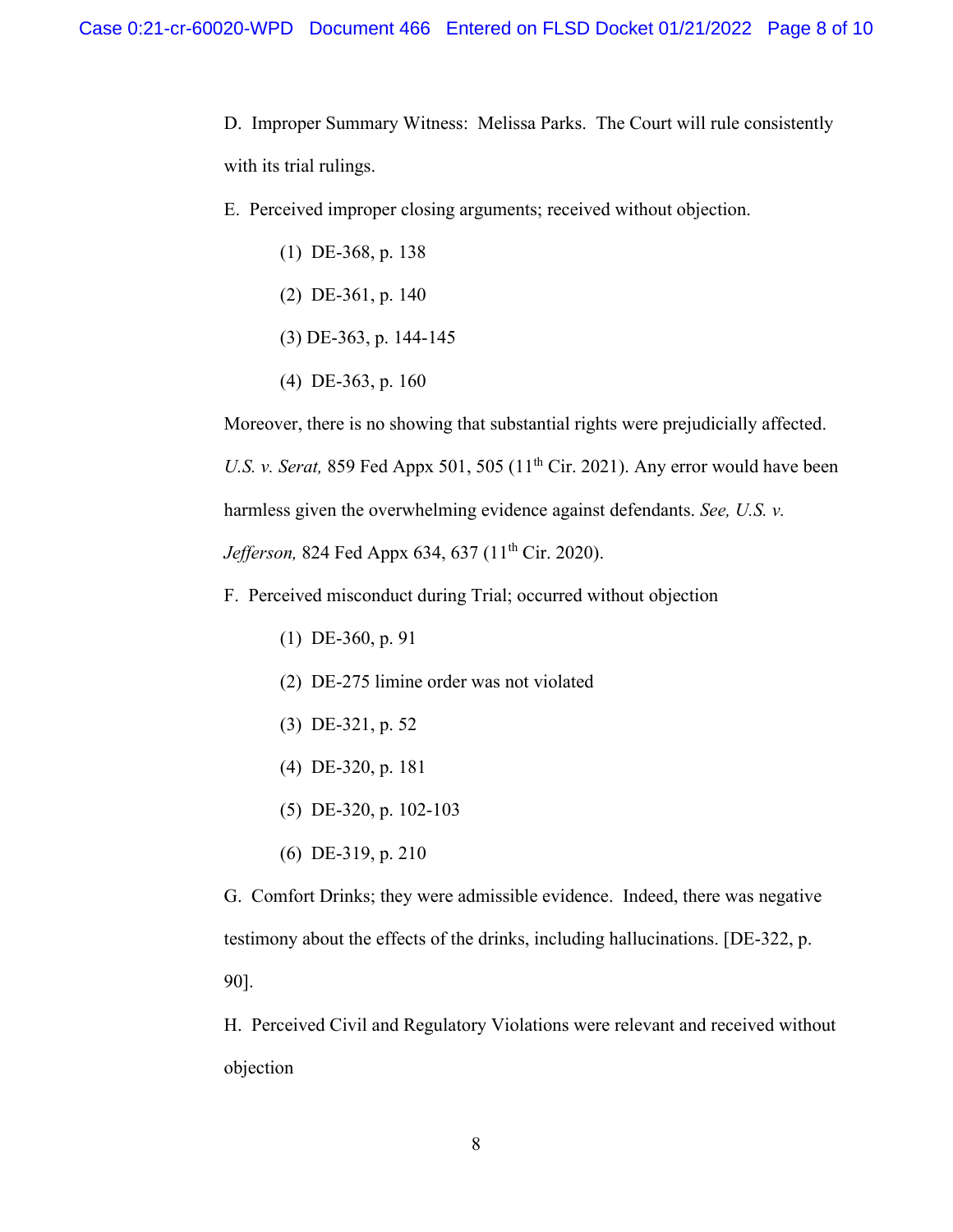(1) DE-323, p. 234

(2) DE-323, p. 239

The jury was properly instructed [DE-349, p. 15];[DE-309, p. 120].

I. Fake Charity; received without objection. DE-361, p. 197

J. SBA Witness had no first-hand knowledge; went to the weight the jury could give to the testimony.

K. Cumulative; no error to accumulate.

L. Due Process concerns. Defendant's speculative fishing expedition did not warrant relief before trial and does not now. The jury was made aware of the defense that some patients benefited from their experiences at defendants' facilities, but they rejected that defense. There is no showing that cumulative type evidence would have done anything other than slow down the trial and risk alienating the jury.

M. *Brady* and *Giglio.* The government satisfied its obligations; the defendants received a fair trial. They were not entitled to a perfect trial; indeed, they wanted a speedy trial, separate from their other co-defendants.

N. Records relevant to a fair trial. Defendants speculate that insurance company records would have assisted them at trial. Yet, the jury was properly instructed that Health Care Fraud can be accomplished through an attempt to execute a scheme to defraud [DE-349, p. 24] and that it need not be proved that the decision-maker actually relied on the statement [DE-349, p. 25].

Wherefore, Defendants' Motion to Vacate Judgment or For a New Trial [DE-452] is Denied.